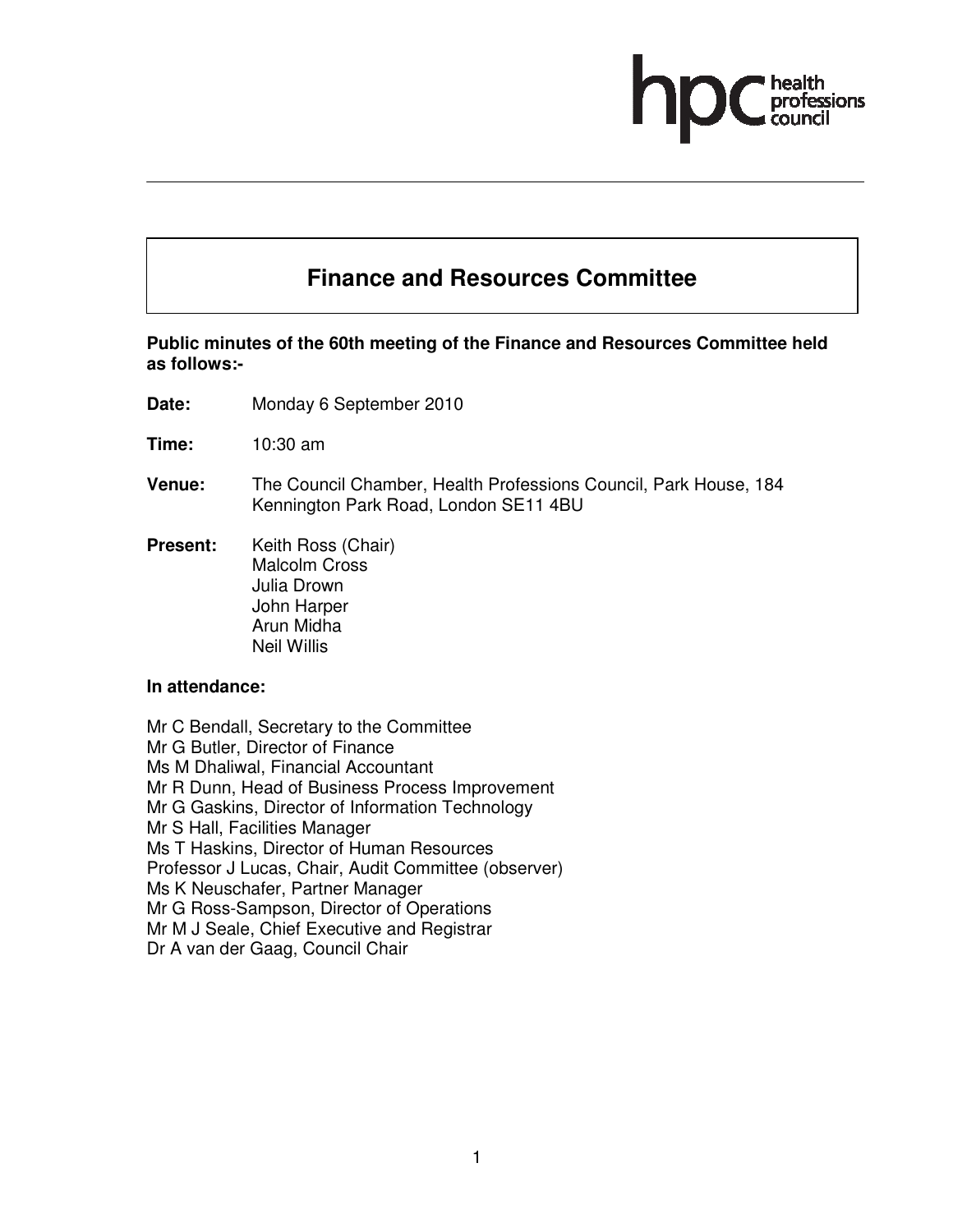# **Item 1.10/111 Apologies for absence**

- 1.1 Apologies for absence were received from Mary Clark-Glass, Sheila Drayton, Richard Kennett (Chair) and Eileen Thornton.
- 1.2 In the Chair's absence, the Committee nominated Keith Ross as Chair.

### **Item 2.10/112 Approval of agenda**

2.1 The Committee approved the agenda, subject to considering a tabled paper on purchase order, invoice and expenses signatories as item 11.

### **Item 3.10/113 Declarations of members' interests**

3.1 Members had no interests to declare in connection with the items on the agenda.

### **Item 4.10/114 Minutes of the Finance and Resources Committee meeting of 29 July 2010 (report ref: FRC 77/10)**

4.1 It was agreed that the minutes of the 59th meeting of the Finance and Resources Committee should be confirmed as a true record and signed by the Chair.

## **Item 5.10/115 Matters arising (report ref: FRC 78/10)**

- 5.1 The Committee received a paper to note from the Executive.
- 5.2 The Committee noted the actions list as agreed at the last meeting.

#### **Item 6.10/116 Finance report (report ref: FRC 79/10)**

- 6.1 The Committee received a report on the work of the Finance Department.
- 6.2 The Committee noted that the department was reviewing the electronic Purchase Requisition System (PRS) to make better use of the system for the benefit of HPC. The department intended to upgrade PRS in 2011-12. If the project proceeded, it would be treated as a major project because it affected all departments at HPC.
- 6.3 The Committee noted that the department had met the National Audit Office to identify areas where improvements could be made to the audit of the annual report and accounts.
- 6.4 The Committee noted that the management accounts to 31 July 2010 showed favourable variances in a number of areas, such as a delay in

| Date       | Ver.           | Dept/Cmte | Doc<br>Tvpe | Title                                                                            | <b>Status</b>     | Int. Aud.                 |
|------------|----------------|-----------|-------------|----------------------------------------------------------------------------------|-------------------|---------------------------|
| 2010-08-26 | $\overline{a}$ | F&R       | <b>MIN</b>  | Minutes Finance and<br>Resources Committee 6<br>September 2010 public<br>meeting | Final<br>DD: None | <b>Public</b><br>RD: None |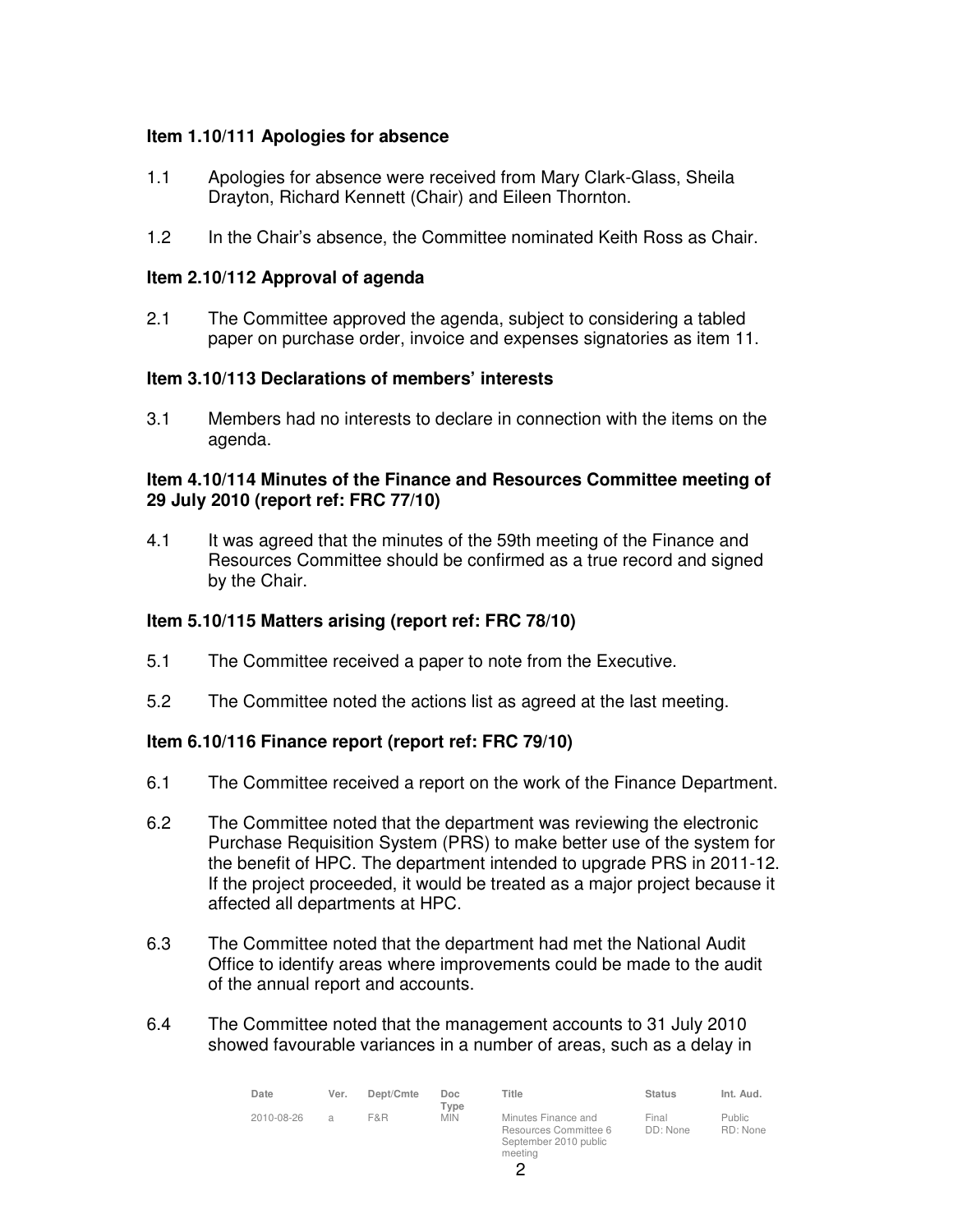recruiting to some employee positions. The Committee noted that recruitment was under way for several posts and it was expected that the favourable variance would be reversed.

- 6.5 The Committee noted that, for the financial year to date, budgeted and actual income and expenditure were closely aligned. The Committee noted the Director of Finance's assurance that there were no significant issues of concern in relation to the financial situation.
- 6.6 The Committee noted that, at its meeting on 29 July 2010, it had agreed that the management accounts should show the expected out-turn for the end of the financial year. The Committee noted that a six month reforecast of the year end position was due to be prepared after the end of September and would be available at the next meeting.

### **Item 7.10/117 Human Resources report (report ref: FRC 80/10)**

- 7.1 The Committee received a report on the work of the Human Resources Department.
- 7.2 The Committee noted that recruitment was under way for a number of posts. Due to lower volumes of recruitment and in order to make cost savings, the department was testing internet-only advertising for some posts. Previously, most recruitment had been carried out through employment agencies. The costs, success rates and feedback from managers would be closely monitored and evaluated.
- 7.3 The Committee noted that work had begun to create a management development programme.
- 7.4 The Committee noted that three agency days had been used in July 2010.

#### **Item 8.10/118 Partner Manager report (report ref: FRC 81/10)**

- 8.1 The Committee received a report on the work of the Partner Manager.
- 8.2 The Committee noted that recruitment was under way for additional lay panel members and there had been approximately 100 applications to date.
- 8.3 The Committee noted that orthoptist registrants had been contacted in an attempt to fill two panel member vacancies which had remained unfilled after a recent campaign.
- 8.4 The Committee noted that appraisal of Registration Assessors had commenced, with physiotherapists being the first profession to undergo

| Date       | Ver.          | Dept/Cmte | Doc<br>Type | Title                                                                            | <b>Status</b>     | Int. Aud.                 |
|------------|---------------|-----------|-------------|----------------------------------------------------------------------------------|-------------------|---------------------------|
| 2010-08-26 | $\mathcal{A}$ | F&R       | <b>MIN</b>  | Minutes Finance and<br>Resources Committee 6<br>September 2010 public<br>meeting | Final<br>DD: None | <b>Public</b><br>RD: None |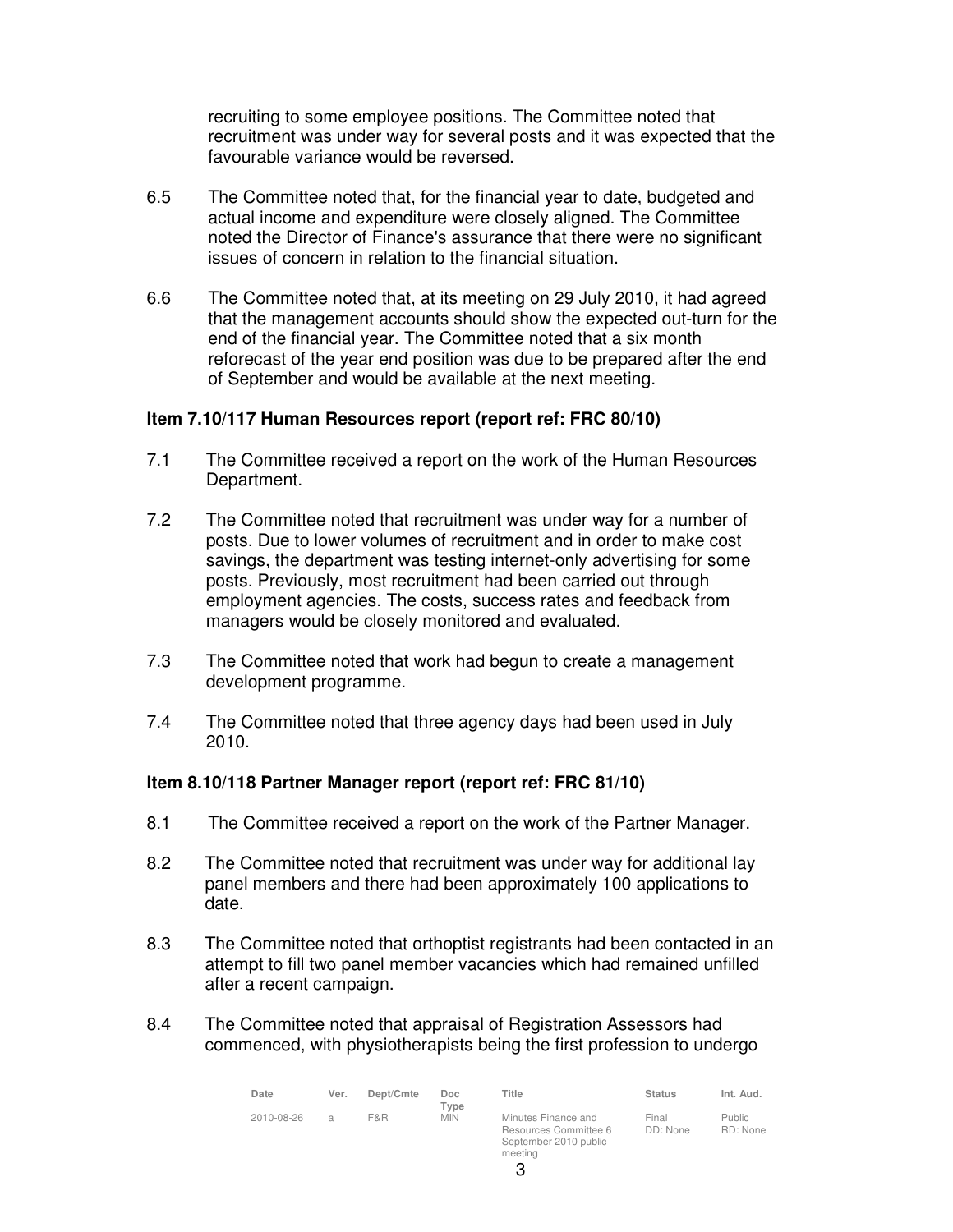peer appraisal. Panel member appraisals and Visitor appraisals were also continuing.

- 8.5 The Committee noted that the Human Resources Department, including Partner work, would be subject to internal audit by the British Standards Institute in October 2010, as part of the audit programme.
- 8.6 The Committee noted that there were 645 Partners for the year to date, compared with a forecast total of 722. The Committee noted that a large number of contracts had come to an end in July 2010 and recruitment would take place to fill the vacancies.

### **Item 9.10/119 Information Technology report (report ref: FRC 82/10)**

- 9.1 The Committee received a report on the work of the Information Technology Department.
- 9.2 The Committee noted that the laptop replacement project had been completed.
- 9.3 The Committee noted that the department was implementing an upgrade to the scanning system of the Registration system.
- 9.4 The Committee noted that, following quarterly penetration testing of the IT environment, action had been taken to address the vulnerabilities which had been identified.
- 9.5 The Committee noted that there was a major project to capture the Independent Safeguarding Authority number for applicants. The project had been rescheduled following the Government's announcement concerning the re-scoping of its Vetting and Barring Scheme. The project team would review the status of the project following the Government's comprehensive spending review. The Committee noted that the project team would also seek clarification about the separate scheme which was being established in Scotland. The Committee noted that the project was being lead by the Fitness to Practise Department.

#### **Item 10.10/120 Operations report (report ref: FRC 83/10)**

- 10.1 The Committee received a report on Operations, covering the Registration Department, project management, facilities management and business improvement.
- 10.2 The Committee noted that 96.1% of chiropodists/podiatrists had successfully renewed their registration, which was an improvement of 3.4% compared to the last renewal period. 6226 registrants had renewed

| Date       | Ver. | Dept/Cmte | Doc<br>Type | Title                                                                            | <b>Status</b>     | Int. Aud.                 |
|------------|------|-----------|-------------|----------------------------------------------------------------------------------|-------------------|---------------------------|
| 2010-08-26 | a    | F&R       | <b>MIN</b>  | Minutes Finance and<br>Resources Committee 6<br>September 2010 public<br>meeting | Final<br>DD: None | <b>Public</b><br>RD: None |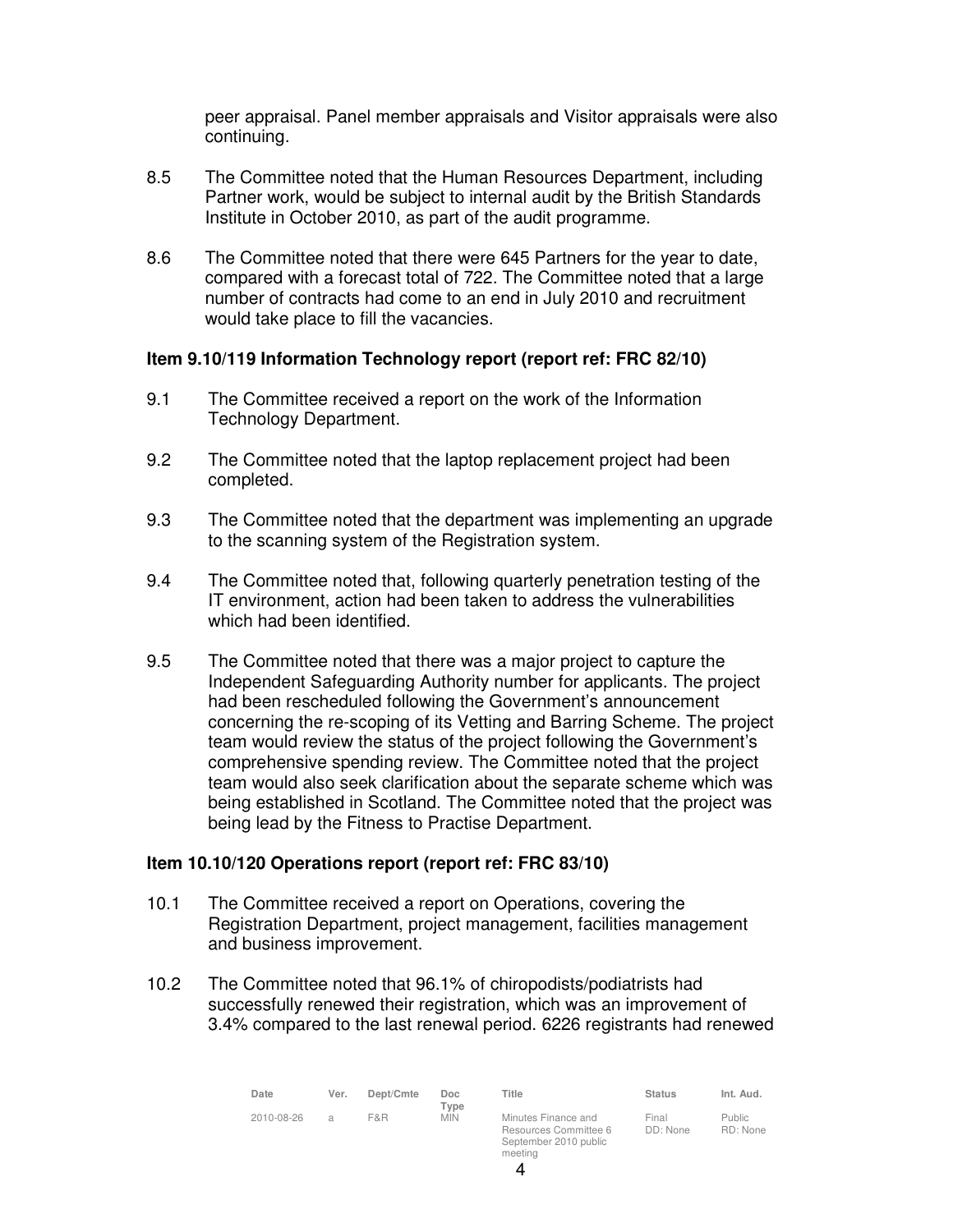online, representing 48% of those registrants invited to renew their registration.

- 10.3 The Committee noted that a project had been initiated to transfer regulatory functions from the General Social Care Council (GSCC) to HPC. The project plan was being prepared and would be discussed at the Executive Management Team away day on 10 September 2010.
- 10.4 The Committee noted that work had been carried out in August 2010 to address areas of the office showing evidence of damp penetration and to redecorate the main staircase and traffic routes. In addition, access control had been integrated into the lift. It was intended that motionsensitive lights would be installed, to reduce electricity use.
- 10.5 The Committee noted that the next audit of HPC's quality management system was due to be conducted by the British Standards Institute (BSI) in October 2010. It was expected that Lisa Clarke of BSI would conduct the audit and that a new auditor would conduct future audits.
- 10.6 The Committee noted that the risk register had been revised to identify risks around implementing HPC's actions from the White Paper 'Liberating the NHS: Report of the arms-length bodies review'. The register was due to be considered by the Audit Committee on 23 September 2010.

#### **Item 11.10/121 Purchase order, invoice and expenses signatories**

- 11.1 The Committee received a tabled paper for discussion/approval from the Executive.
- 11.2 The Committee noted that, due to changes in the structure of the Fitness to Practise Department, it was recommended that an additional employee should be added to the signatory list, for amounts up to £1000.
- 11.3 The Committee agreed to add one additional member of the Fitness to Practise team to the authorisation list, for amounts up to £1000.

#### **Action: GB (by 22 November 2010)**

#### **Item 12.10/122 Any other business**

12.1 There was no other business.

#### **Item 13.10/123 Date and time of next meeting**

13.1 The next meeting of the Committee would be held at 10.30 am on Monday 22 November 2010.

| Date       | Ver.          | Dept/Cmte | Doc<br>Type | Title                                                                            | <b>Status</b>     | Int. Aud.                 |
|------------|---------------|-----------|-------------|----------------------------------------------------------------------------------|-------------------|---------------------------|
| 2010-08-26 | $\mathcal{A}$ | F&R.      | <b>MIN</b>  | Minutes Finance and<br>Resources Committee 6<br>September 2010 public<br>meeting | Final<br>DD: None | <b>Public</b><br>RD: None |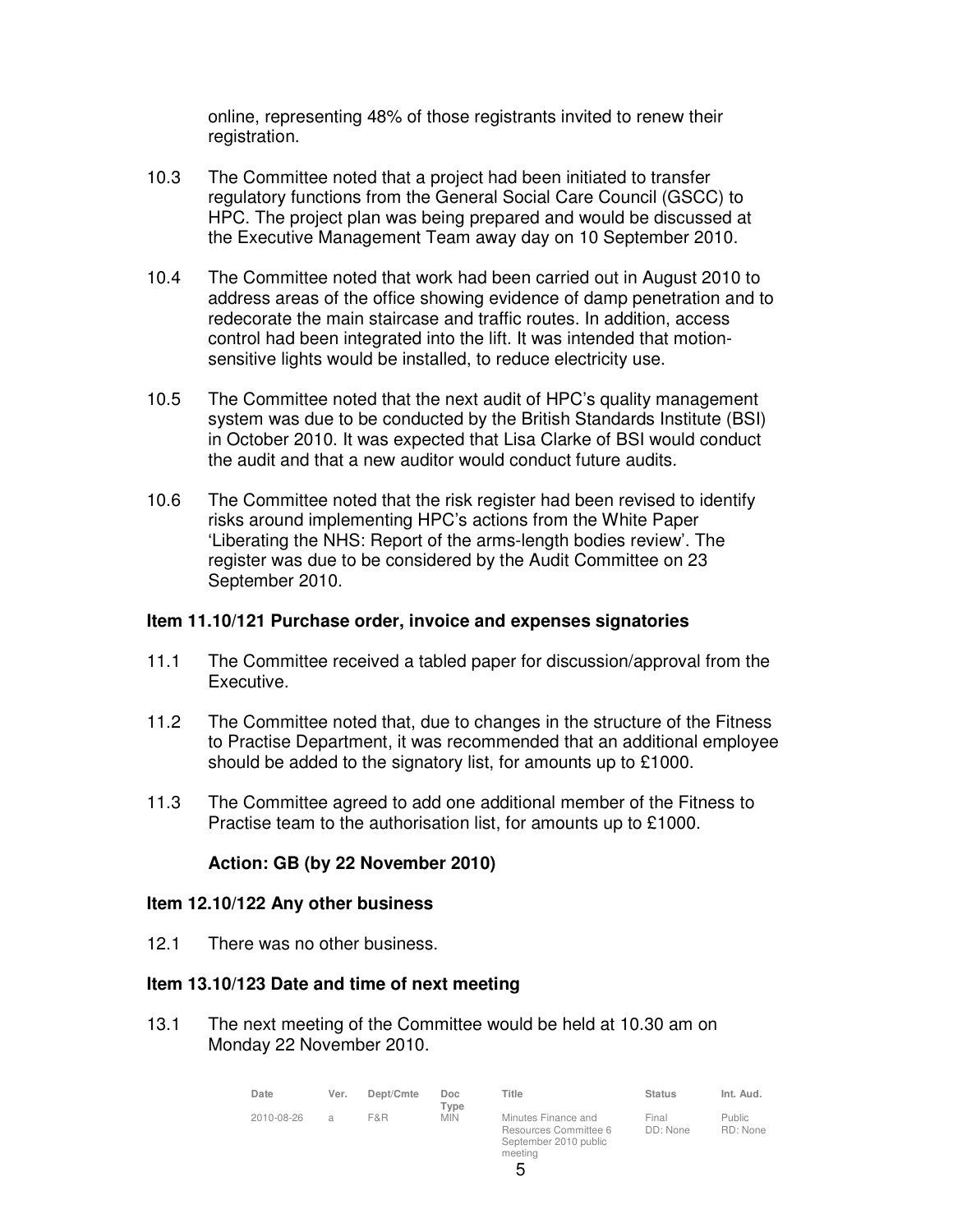13.2 Subsequent meetings would be held at 10.30 am on

Thursday 27 January 2011 Thursday 3 March 2011 (Remuneration Committee only) Thursday 17 March 2011 Thursday 28 April 2011 Tuesday 21 June 2011 Wednesday 7 September 2011 Thursday 24 November 2011

# **Resolution**

The Committee agreed to adopt the following resolution:

'The Committee hereby resolves that the remainder of the meeting shall be held in private, because the matters being discussed relate to one or more of the following;

(1) information relating to a registrant, former registrant or applicant for registration;

(2) information relating to an employee or officer holder, former employee or applicant for any post or office;

(3) the terms of, or expenditure under, a tender or contract for the purchase or supply of goods or services or the acquisition or disposal of property;

(4) negotiations or consultation concerning labour relations between the Council and its employees;

(5) any issue relating to legal proceedings which are being contemplated or instituted by or against the Committee or the Council;

(6) action being taken to prevent or detect crime or to prosecute offenders;

(7) the source of information given to the Committee in confidence; or

(8) any other matter which, in the opinion of the Chair, is confidential or the public disclosure of which would prejudice the effective discharge of the Committee's or Council's functions.'

# **Summary of those matters considered whilst the public were excluded**

# **Item 14.10/124 Minutes of the private part of the Finance and Resources Committee of 29 July 2010 (report ref: FRC 84/10)**

The Committee considered and approved the minutes of the private part of the Finance and Resources Committee meeting held on 29 July 2010.

# **Item 15.10/125 Matters arising (report ref: FRC 85/10)**

The Committee noted matters arising from the minutes.

| Date       | Ver.          | Dept/Cmte | Doc<br>Type | Title                                                                            | <b>Status</b>     | Int. Aud.                 |
|------------|---------------|-----------|-------------|----------------------------------------------------------------------------------|-------------------|---------------------------|
| 2010-08-26 | $\mathcal{A}$ | F&R       | <b>MIN</b>  | Minutes Finance and<br>Resources Committee 6<br>September 2010 public<br>meeting | Final<br>DD: None | <b>Public</b><br>RD: None |